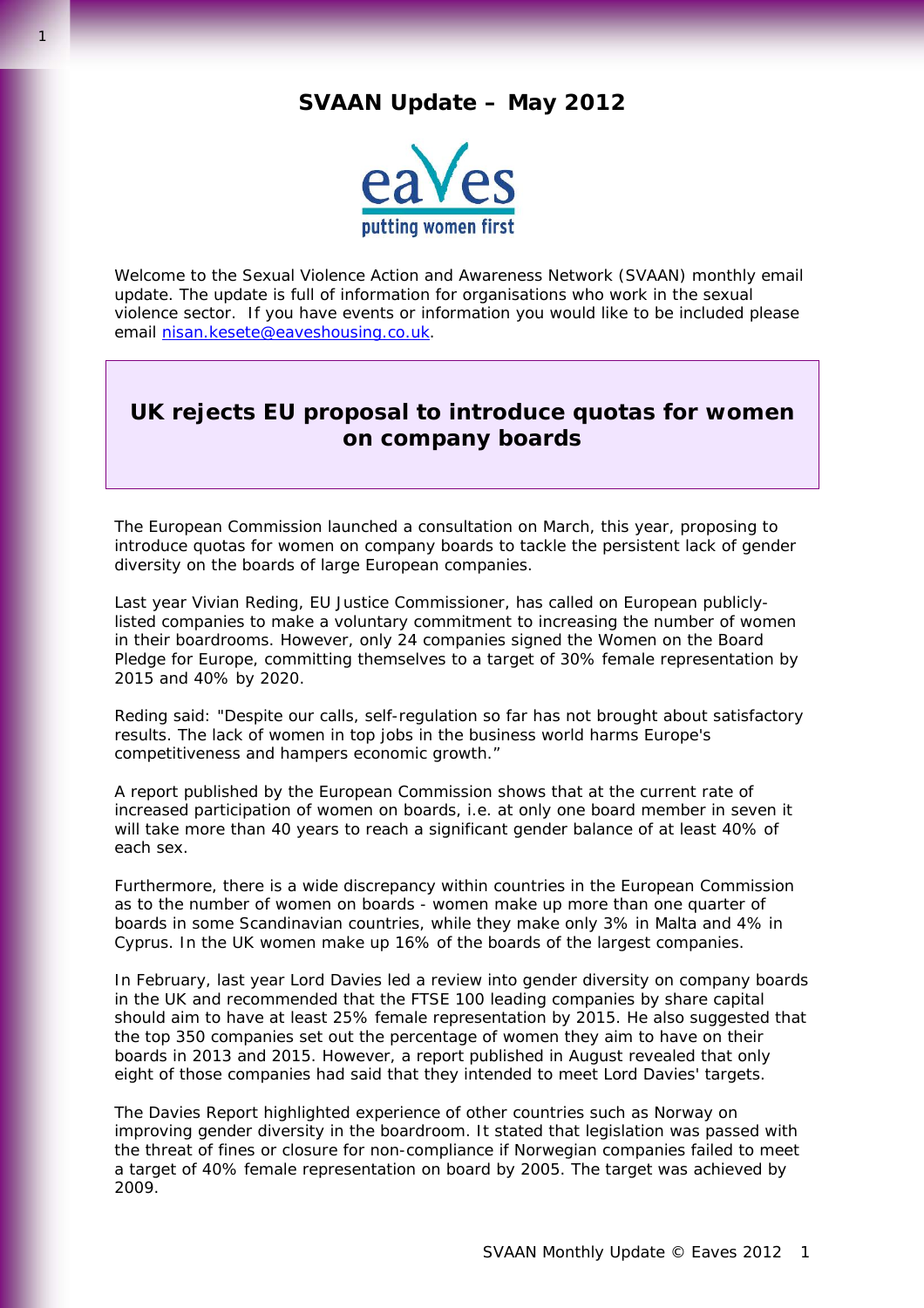Describing the atmosphere around quotas in the UK, Pinsent Masons, corporate law expert at Martin Webster said: "Corporate Britain is fairly united against the idea of quotas. Despite that, the response to the Davies targets has been no more than lukewarm. It may be that Commissioner Reding's threat of quotas will act as an added stimulus to get more female representation in boardrooms and especially to see more women in senior management."

Despite the proposal and the reports, at the close of the consultation this week, the Home Secretary and Minister for Women Theresa May, has announced that she will resist EU pressure to introduce quotas for women on company boards.

She said: "We abandoned the last government's approach of simply trying to dictate how people should behave. We are encouraging firms to use women's talents by helping them see the business benefits. But we must allow them to get on with their job.

"Our voluntary approach is reaping rewards. The past year has seen the biggest ever jump in the number of women on boards, and some of the UK's leading companies are now reporting on gender diversity, which will help more women rise to the top."

Reding, when launching the consultation in March, stated that earnings at companies with at least one woman on the board are significantly higher than in those with no female board members.

She said: "Personally, I am not a great fan of quotas. However, I like the results they bring. I believe it is high time that Europe breaks the glass ceiling that continues to bar female talent from getting to the top in Europe's listed companies. I will work closely with the European Parliament and all member states to bring about change."

Several EU member states including Belgium, France, Italy, the Netherlands and Spain have already introduced rules on gender quotas for company boards.

Source – Out-Law.com

For the consultation document click [here](http://ec.europa.eu/justice/newsroom/gender-equality/opinion/120528_en.htm) [Women on the Board Pledge Europe](http://ec.europa.eu/commission_2010-2014/reding/womenpledge/index_en.htm)  For Lord Davies Report click here

## **Parliamentary Updates**

## **Human Trafficking and Exploitation (Further Provisions and Support for Victims) Bill**

A bill to make provision about human trafficking offences and exploitation, and about measures to prevent and combat human trafficking and provision of support for victims.

The first reading of the bill took place on 15 May in the House of Lords. Second reading - the general debate on all aspects of the Bill - is yet to be scheduled.

**To find our more follow this link [http://www.publications.parliament.uk/pa/bills/lbill/2012-](http://www.publications.parliament.uk/pa/bills/lbill/2012-2013/0015/13015.pdf) [2013/0015/13015.pdf](http://www.publications.parliament.uk/pa/bills/lbill/2012-2013/0015/13015.pdf)**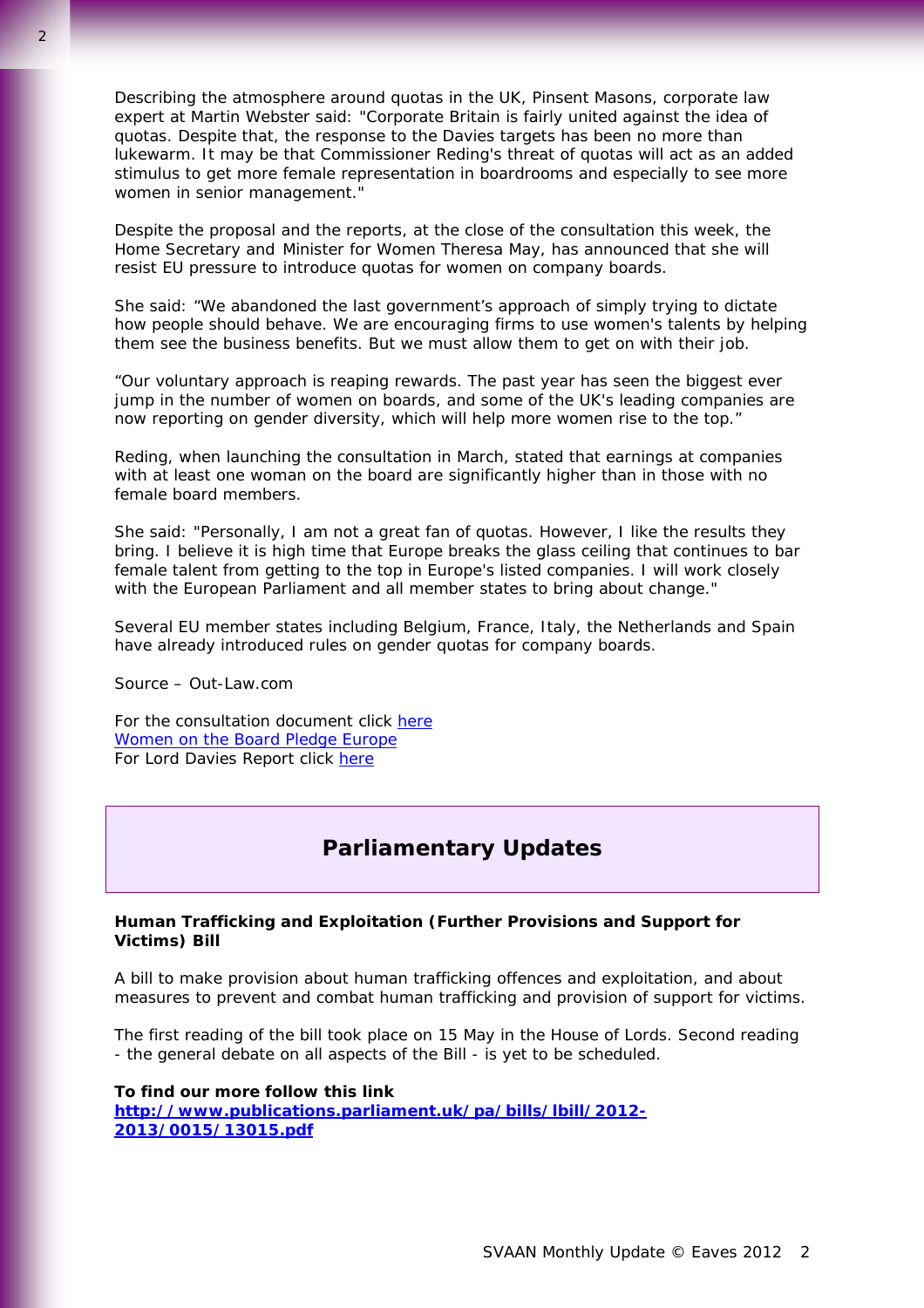# **Funding Opportunities**

## **Forced Marriage Unit**

#### **Domestic Programme Fund**

## **Deadline: 31 May 2012**

The Domestic Programme Fund (DPF) provides funding to charities for small projects in the UK that deliver against the objectives that are listed below. The FMU recognises that protecting victims and ending forced marriage can only be achieved if all partners across government, non-governmental organisations and statutory agencies work collectively.

The DPF promotes this joined-up approach of working by encouraging and enabling voluntary organisations to contribute even more to the wide and varied ongoing work to protect victims and end the abusive act of forced marriage. This has been demonstrated even more than ever this year with £150,000 now being made available.

#### **For more information click [here](http://www.fco.gov.uk/en/travel-and-living-abroad/when-things-go-wrong/forced-marriage/domestic-prog-fund/)**

## **London Borough of Sutton**

#### **Independent Domestic Violence Advocacy (IDVA) Service**

### **Deadline: 18 June 2012**

The London Borough of Sutton (Sutton Council) is inviting applications for the provision of an Independent Domestic Violence Advocacy (IDVA) Service, to operate within the borough incorporating at least one full-time IDVA.

The main priority of the service will be to work with high-risk victims referred to the Multi-Agency Risk Assessment Conference (MARAC), as well as providing a service to victims at other risk levels. The service provider must prioritise victim safety and promote recovery in accordance with best practice and national guidance.

The Council is seeking Expressions of Interest from qualified organisations, including voluntary, statutory and private sector providers.

#### **For further information click [here](https://www.londontenders.org/procontract/supplier.nsf/frm_opportunity?openForm&opp_id=OPP-HIS-DNWC-8UDKP4&search_id=PLAN-SCHDNWC-8UEFAP&contract_id=CONTRACT-DNWC-8UDCLP&org_id=ORG-DNWB-7ZPFLX&from=)**

#### **London Borough of Redbridge**

#### **Provision of a Generic Advocacy Service**

## **Deadline:08 June 2012**

London Borough of Redbridge is inviting applications for the provision of Generic Advocacy Service in Redbridge for all adults aged 18 years and over.

The Service will be independent of the public service provision and enable service users to maximise their health, well-being, independence, quality of life and promote social inclusion. The target groups for the Service will be adults both within the community and NHS settings who have a learning disability, or a mental health issue, or a longterm condition or disability or who are aged 65 years and over.

#### **For more information click [here](https://www.londontenders.org/procontract/supplier.nsf/frm_opportunity?openForm&opp_id=OPP-HIS-DNWC-8TYBBE&search_id=PLAN-SCHDNWC-8U4B6P&contract_id=CONTRACT-DNWC-8TXJF6&org_id=ORG-DNWB-7PMLWR&from=)**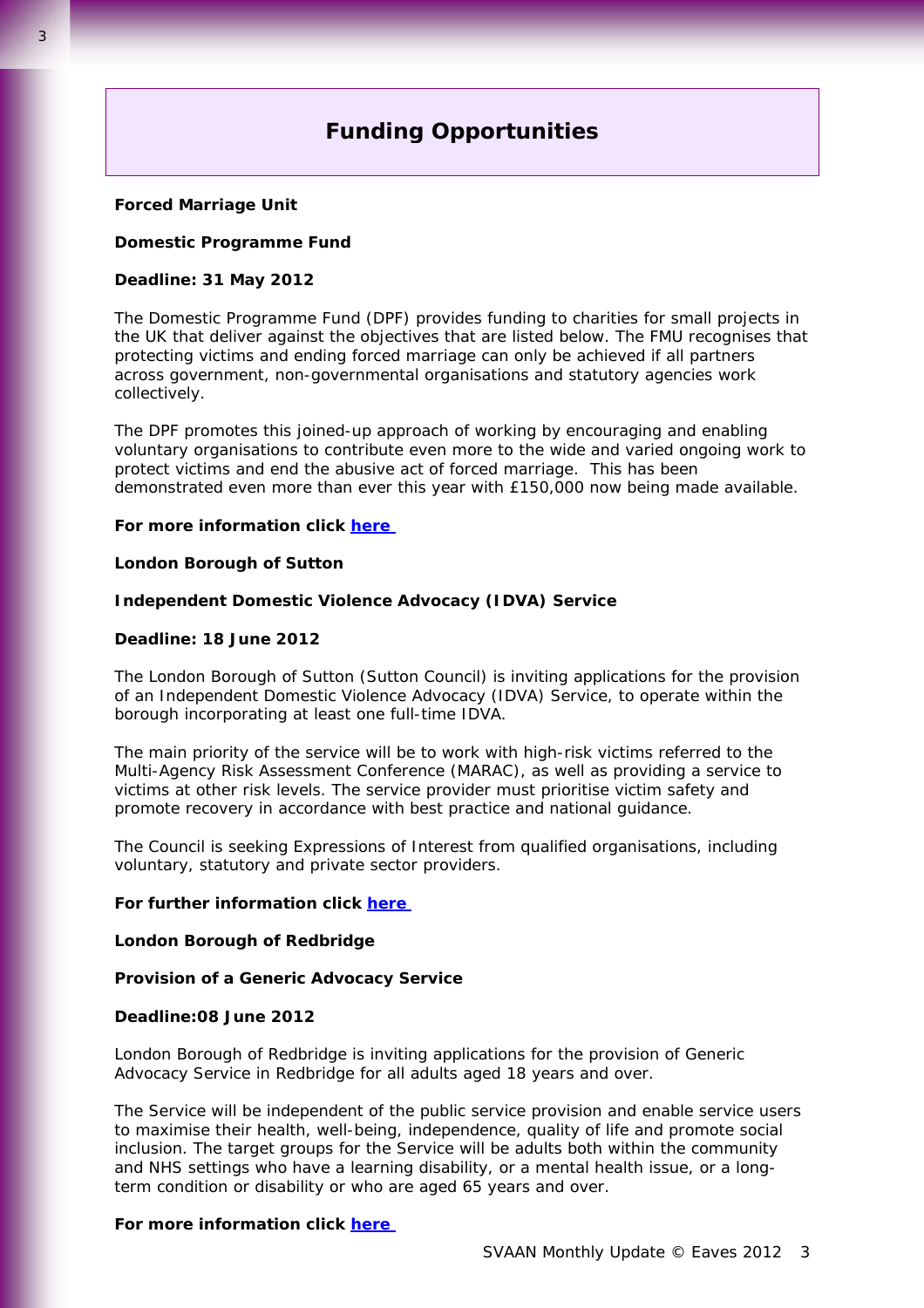## **London Borough of Redbridge**

## **Support Service for Asian Women with Mental Health Issues**

#### **Deadline: 08 June 2012**

The London Borough of Redbridge is inviting applications for the provision of a local community based Support Service for Asian Women with Mental Health Issues.

The aim of the Service is to provide day time group activities to promote the health, well being, independence and quality of life of Asian Women with Mental Health issues living in the London Borough of Redbridge.

Applications will only be accepted from suitably experienced and qualified organisations with an annual turnover of no less than £130,000.

## **For further information click [here](https://www.londontenders.org/procontract/supplier.nsf/frm_opportunity?openForm&opp_id=OPP-HIS-DNWC-8TYCVR&search_id=PLAN-SCHDNWC-8U4B6P&contract_id=CONTRACT-DNWC-8TYCCP&org_id=ORG-DNWB-7PMLWR&from=)**

#### **Southwark's Safer Southwark Partnership (SSP)**

## **Safer Southwark Partnership Small Grants Programme**

#### **Deadline: 22 June 2012**

The Safer Southwark Partnership (SSP) is pleased to launch its small grants programme for 2012-2013. Through this programme the SSP is seeking to invest £50,000 in the voluntary and community sector.

They hope to fund a range of community and voluntary sector projects and we are therefore seeking bids up to a maximum of £5,000.

The priorities of the Safer Southwark Partnership are:

- o Reducing harm, including the harm caused by serious anti social behaviour
- o Reducing offending, including reoffending
- o Supporting families and those with multiple disadvantage
- o Building sustainable community capacity and increasing public confidence.

## **For more information click [here](http://casouthwark.org.uk/news/safer-southwark-partnership-small-grants-programme/)**

## **Trainings, Meetings and Events**

## **The Havens & Rights of Women – Report Launch**

**Your rights, your body, your life Sexual violence and the law - A young person's guide** 

**Wednesday 13th June 2012, 5:30 – 7:00pm GLA Committee Room 3 (lower ground floor)** 

The Havens Sexual Assault Referral Centres for London and Rights of Women are delighted to invite you to the launch of a new legal guide for young victims of sexual violence.

The Havens are proud to have commissioned this much-needed legal guide for young people who have experienced sexual violence. Written in a user-friendly style by the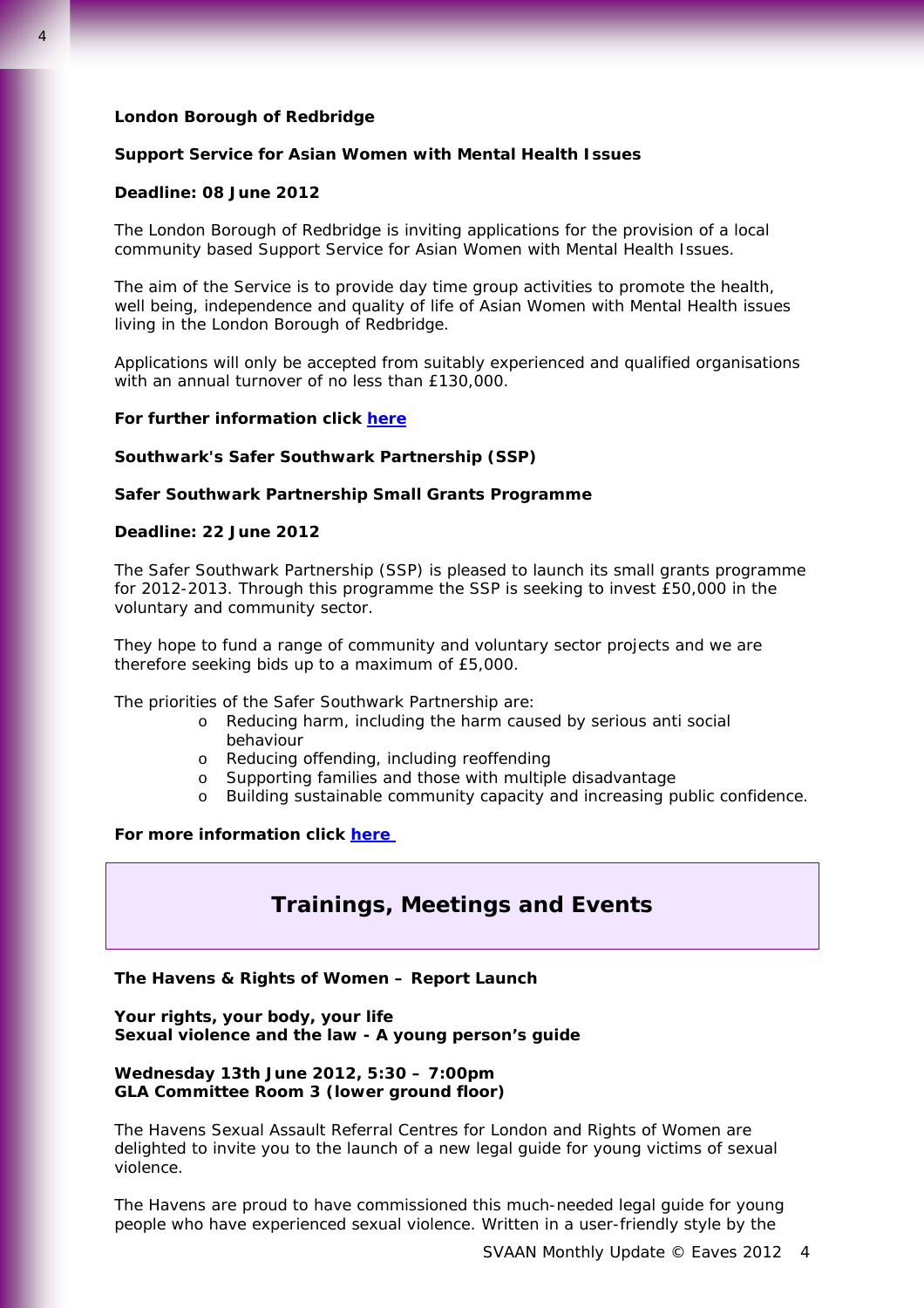legal experts at Rights of Women, it is an accessible and comprehensive guide to what can often be a complex and upsetting subject. Readers are taken step-by-step through every stage of the criminal justice process, with key legal terms and procedures clearly explained along the way.

## **Please RSVP [Victoria.Poon@imperial.nhs.uk](mailto:Victoria.Poon@imperial.nhs.uk) by Wednesday 6th June 2012.**

**A copy of the legal guide will be available for launch attendees and refreshments will be provided.**

## **Central American Women's Network**

## **Influence the political policies and practice that impact women's lives Date: Monday 18th June Time: 6pm – 8pm**

Learn the different aspects of Parliament's work: questions, Early Day motions, debates, committees, lawmaking processes and more Practice your campaigning skills to lobby Parliament - Would you like to know how Parliament works?

Tracking bills, identifying supportive Members of Parliament and fostering good relationships with them can be key to a successful campaign. This training at the Houses of Parliament will cover parliamentary procedures as well as examples of lobbying on behalf of trafficked and exploited migrant women.

## **To express an interest and for more information, email [campaigns@cawn.org](mailto:campaigns@cawn.org) by Thursday 14 June**

## **Rights of Women**

## **Breaking the cycle: using civil and criminal remedies to protect women from violence**

All too often women receive only partial information as to their legal options when experiencing domestic violence. This popular course has been compiled so that you gain a full knowledge of legal remedies possible for victims of domestic violence and learn how to tailor your advice on available options for each individual woman you are supporting.

## **London - 13/06/12**

## **Supporting survivors of sexual violence**

Understand the provisions of the Sexual Offences Act 2003 and how it applies to victims of rape and sexual assault with this fully interactive and well-established course. The course aims to make often complicated law accessible and furthermore examines the criminal justice process in detail along with crucial support available for survivors of sexual violence who choose to report to the police.

## **London - 10/10/12**

## **Protecting children from domestic violence: children and the law**

This one day course will enable you to support survivors of domestic violence by helping you to understand and clarify the complex public and private law that relates to children. The morning session will investigate the key concept of parental responsibility and then focus on local authority involvement with children in domestic violence cases, explaining care and supervision proceedings, adoption and special guardianship. In the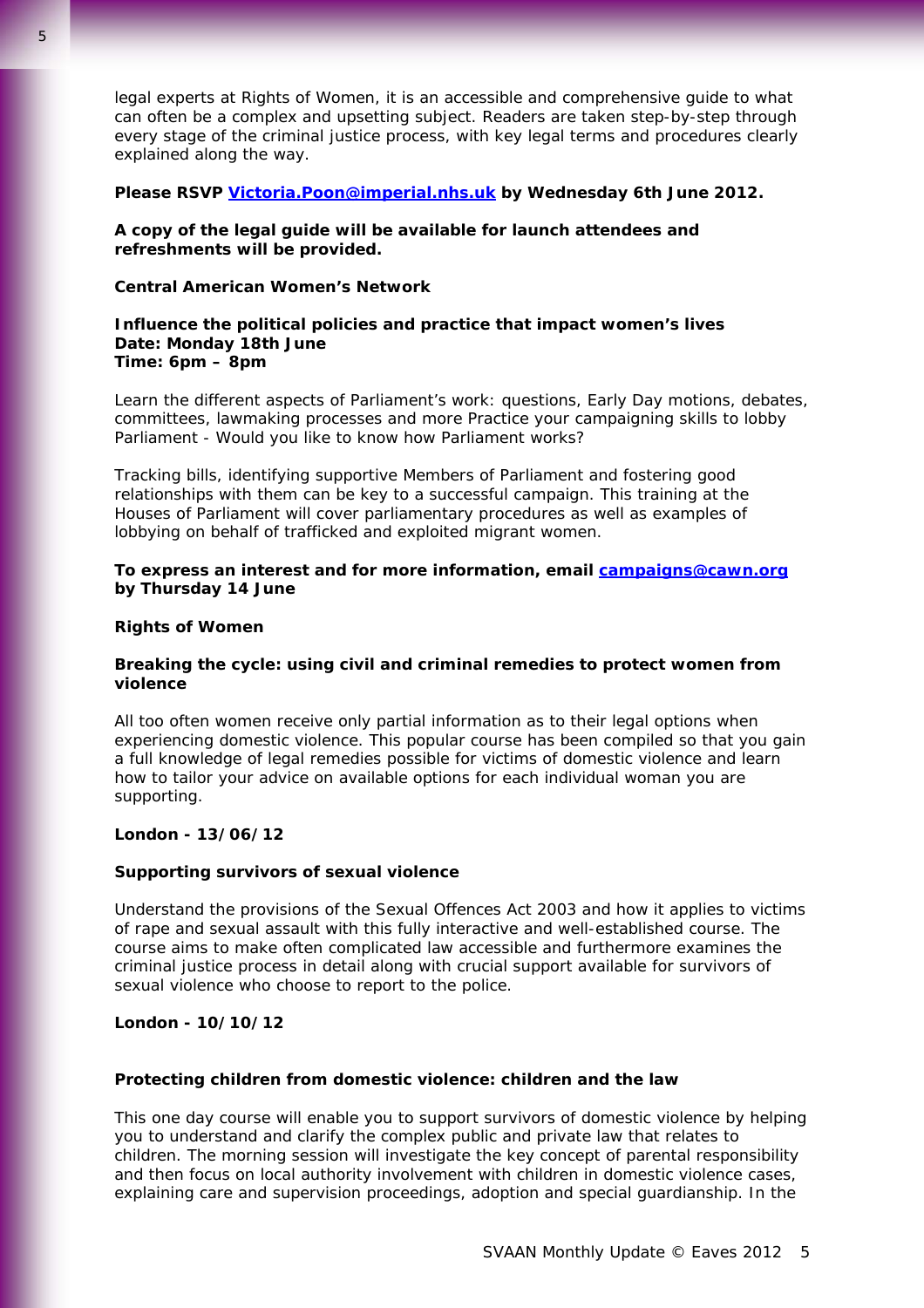afternoon we will focus on the law on contact and residence, with a focus on the court's approach to domestic violence and child contact.

## **London - 24/10/12**

**Costs:** 

**Small voluntary sector organisation (income less than £250k) - £75 Voluntary sector organisation (income between £250 and £500k) - £100 All other organisations - £125** 

Limited number of free places for Refugee Community Organisations

Please note these courses are open to women and men.

#### **For course descriptions and booking forms go to: <http://www.rightsofwomen.org.uk/training.php>**

**Lunch and refreshments provided** 

**Contact the training officer: 0207 251 6575 [training@row.org.uk](mailto:training@row.org.uk)**

# **Resources & Consultations**

#### **Crisis**

#### **Briefing: Young, hidden and homeless**

The briefing outlines new analysis of a range of research into single homelessness amongst people aged 18-25. The study looks at people's experiences of homelessness including the reasons why young people first become homeless; their housing histories and backgrounds as well as the vulnerabilities they face and lengths they go to in order to avoid the harsh reality of sleeping on the streets. It also highlights their interactions with the care and school systems as children, as well as the support services they later come into contact with and what support they are offered. From these findings it considers what more needs to be done to tackle and prevent youth homelessness.

#### **Follow the link to access the brief**

**[http://www.cypnow.co.uk/digital\\_assets/Crisis\\_briefing\\_-](http://www.cypnow.co.uk/digital_assets/Crisis_briefing_-_youth_homelessness-1.pdf) [\\_youth\\_homelessness-1.pdf](http://www.cypnow.co.uk/digital_assets/Crisis_briefing_-_youth_homelessness-1.pdf)**

## **The Anti-Trafficking Monitoring Group – New Report**

New report - *All Change: Preventing Trafficking in the UK -* The new report assesses the UK's performance in relation to trafficking prevention in accordance with the British Government's obligations under the Council of Europe Convention on Action against Trafficking in Human Beings. It also highlights good practice in prevention programming and offers recommendations to strengthen the UK's ability to prevent this abhorrent crime in the future. [The report can be accessed via this link.](http://www.antislavery.org/includes/documents/cm_docs/2012/a/1_atmg_all_change_prevention_smaller_2.pdf)

#### **Ministry of Justice**

#### **Punishment and reform: effective probation services**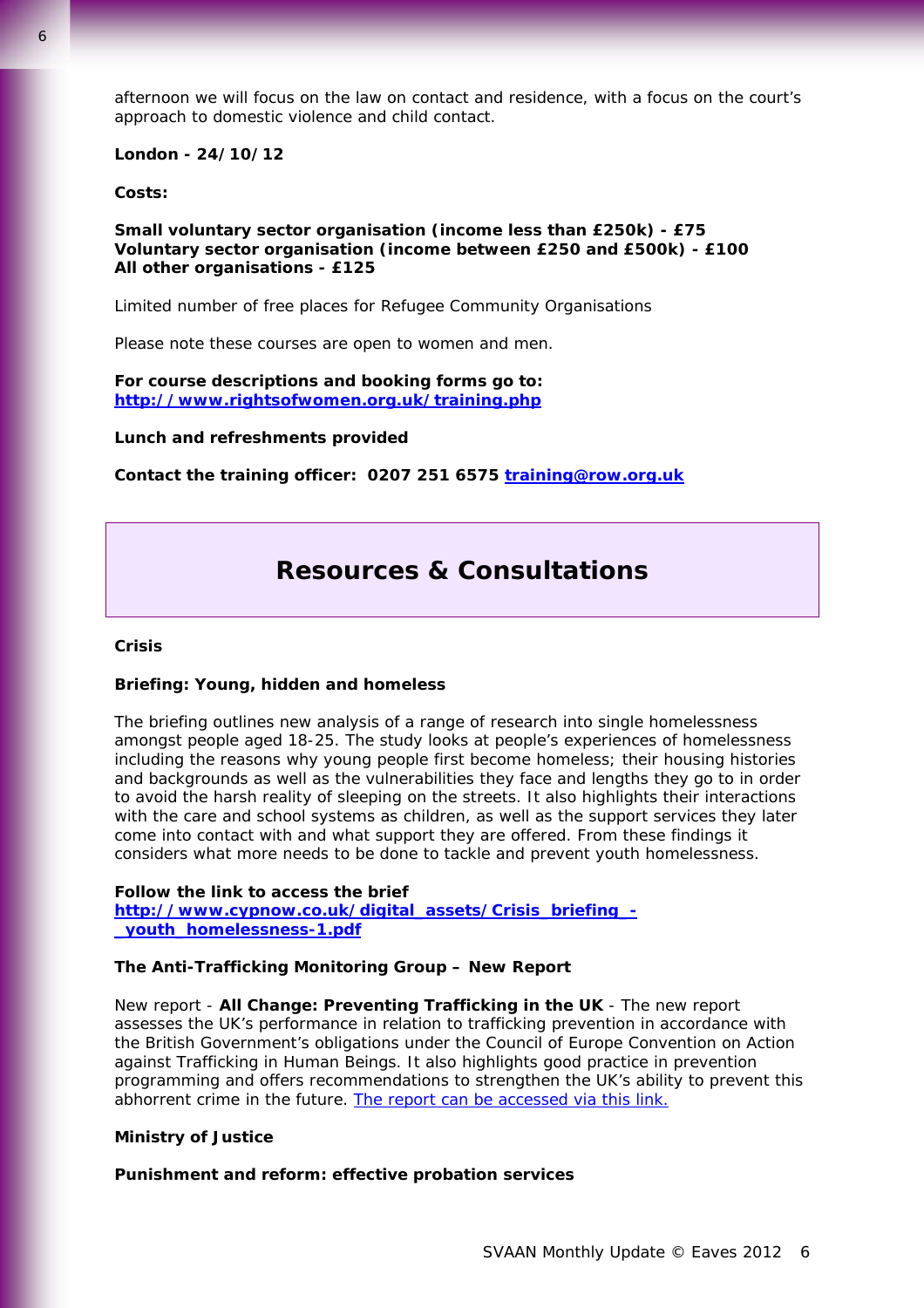This consultation paper sets out the conclusions of an internal review by the Secretary of State of how probation services in England and Wales can be improved.

The consultation is on determining services of the right quality and price that are delivered in the right place and at the right time to punish and reform offenders. It also follows the Government's Green Paper: Breaking the Cycle: Effective Punishment, Rehabilitation and Sentencing of Offenders.

#### **To find out more or to respond follow this link**

**[https://consult.justice.gov.uk/digital-communications/effective-probation](https://consult.justice.gov.uk/digital-communications/effective-probation-services)[services](https://consult.justice.gov.uk/digital-communications/effective-probation-services)**

## **Ministry of Justice**

#### **Punishment and Reform: effective community sentences**

This consultation sets out proposals for radical reforms to the way in which sentences served in the community operate. Victims and society have a right to expect that wrongdoing results in punishment, and that they will be protected from further reoffending.

#### **To find out more or to respond follow the this link**

**[https://consult.justice.gov.uk/digital-communications/effective-community](https://consult.justice.gov.uk/digital-communications/effective-community-services-1)[services-1](https://consult.justice.gov.uk/digital-communications/effective-community-services-1)**

## **Home Office**

## **Equal civil marriage consultation**

This consultation sets out the government's proposals to enable same-sex couples to have a civil marriage.

The key proposals of the consultation are:

- to enable same-sex couples to have a civil marriage i.e. only civil ceremonies in a register office or approved premises (like a hotel)
- to make no changes to religious marriages. This will continue to only be legally possible between a man and a woman
- to retain civil partnerships for same-sex couples and allow couples already in a civil partnership to convert this into a marriage
- civil partnership registrations on religious premises will continue as is currently possible i.e. on a voluntary basis for faith groups and with no religious content
- individuals will, for the first time, be able legally to change their gender without having to end their marriage

Current legislation allows same-sex couples to enter into a civil partnership, but not civil marriage.

**For more information and to respond follow this link [http://www.homeoffice.gov.uk/publications/about-us/consultations/equal](http://www.homeoffice.gov.uk/publications/about-us/consultations/equal-civil-marriage/)[civil-marriage/](http://www.homeoffice.gov.uk/publications/about-us/consultations/equal-civil-marriage/)**

**The consultation closes on 14 June 2012.**

# **Vacancies and Volunteering**

**Object** 

**Campaigns and Policy Officer**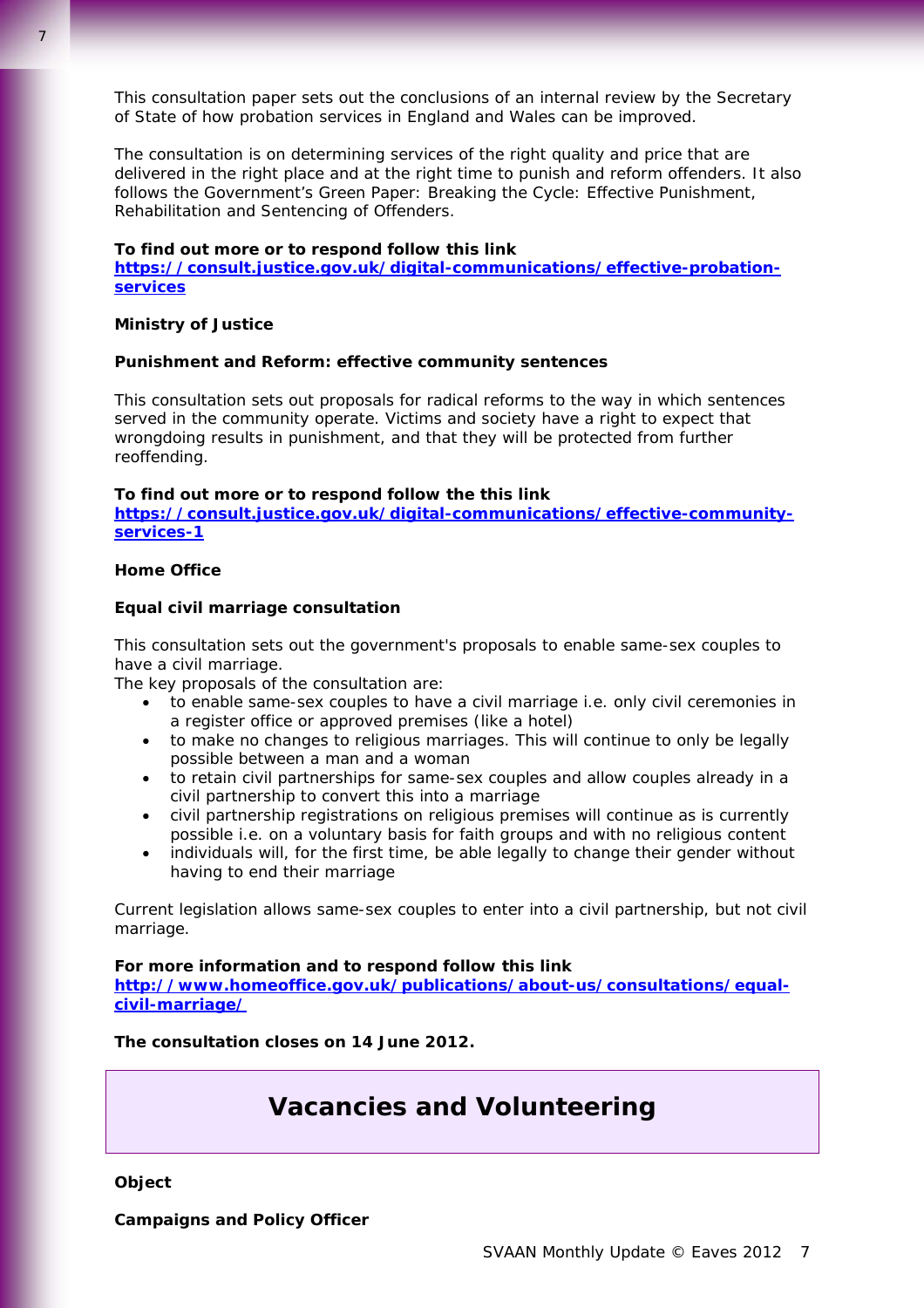## **Hours of work: 2 days per week (14 hours) Salary: £25,000 pro rata Location: Home based with regular meetings and events in central London Deadline for application: Sunday June 10th 2012**

This is an exciting opportunity to join one of the leading feminist organisations in the UK and to play a prominent role in developing and implementing policies and campaigns to challenge the objectification of women, and to end all forms of commercial sexual objectification. In this role you will report to the CEO and work alongside the Development Manager with support from the Administration and Finance Officer. You will also work with partner organisations and will coordinate and manage volunteers and activists.

[Job Description and Person Specification](http://www.object.org.uk/files/Campaigns and Policy Officer JD and PS (1).pdf) [Application form and Equality and Diversity Monitoring form](http://www.object.org.uk/files/OBJECT Application Form and Equality and Diversity Form for Campaigns and Policy Officer(1).doc)

## **Administration and Finance Officer**

**Hours of work: 3 days per week (21 hours) Salary: £18,000 pro rata Location: Home based with regular meetings and events in central London Deadline for application: Sunday June 10th 2012** 

This is an exciting opportunity to play a crucial role in supporting the day to day running, as well as the development, sustainability and growth, of one of the leading feminist organisations in the UK dedicated to challenging the objectification of women and to ending all forms of commercial sexual objectification. In this role you will report to the CEO, as well as support the work of the Development Manager and the Campaigns and Policy Officer.

[Job Description](http://www.object.org.uk/files/Admin and Finance Officer JD and PS.pdf) and Person Specification [Application form and Equality and Diversity Monitoring form](http://www.object.org.uk/files/OBJECT Application Form and Equality and Diversity Form for Admin and Finance Officer(1).doc)

## **Please fill out and send all application forms to [ido@object.org.uk](http://www.object.org.uk/ido@object.org.uk)**

**Mosac** 

## **Helpline and Advocate Assistants**

The National, Mosac Helpline and Advocacy Service provide Free, Confidential support for parents and carers of children that have been sexually abused. We're available over the phone, and face to face, throughout the year to support families and young people, whatever their need.

Volunteering with Mosac will help volunteers develop important and desirable workplace skills whilst providing valuable assistance to people who often feel vulnerable and unsupported. Personal experience with child sexual abuse is not essential as full training will be given.

#### **What do we offer?**

**FREE Accredited 5 Week Training Course** has developed out of Mosac's 20 years' experience of supporting families deal with sexual abuse. The course is accredited by the **Open College Network London Region (OCNLR)** and is a fantastic opportunity to access an in-depth and practical training experience. Successful completion of the course (including course work) will result in a Level 2 & 3 qualification.

**Training dates:** Training will take place in Greenwich, twice a week between 10:00am - 14.00pm for a period of 5 weeks: 3rd and 5th, 10th and 12th, 17th and 19th, 24th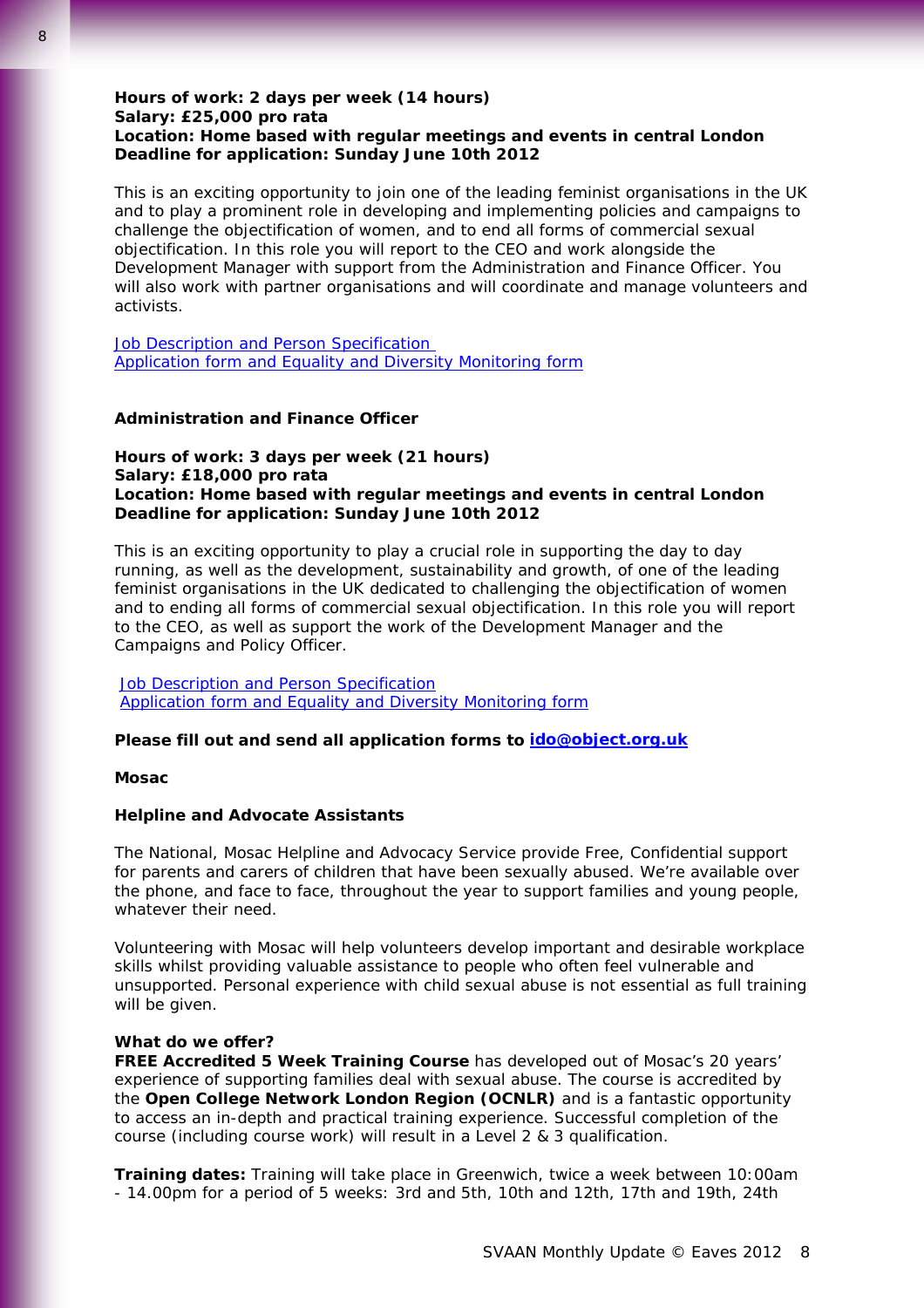and  $26<sup>th</sup>$  July, and 31st and 2nd of August. 90% attendance is essential in order to gain accreditation.

**For more information and to apply visit the Mosac website [www.mosac.org.uk](http://www.mosac.org.uk/) or phone Niki Fayase on 0208 293 8582.** 

**Deadline for receipt of applications: Monday 25th June 2012** 

## **Solace Women's Aid**

**Advocacy & Support Advisor – Complex Needs** 

## **Salary: £25,515 (unqualified) £27,009 (qualified) Deadline for application: 11th June 2012 Interview Date: 18th/19th June 2012**

This is a new post and you will be working with women affected by domestic and or sexual violence who have complex needs including problematic substance use and mental health issues. You must have a thorough understanding of the dynamics, impact and effects of domestic violence and direct experience of providing support to women affected by domestic violence and or sexual violence.

You should have experience of crisis intervention work, risk assessment, risk management and safety planning. The service works closely with a range of agencies including the police and other multi agency partners and is a core member of the Islington MARAC. As such you will also need the ability to undertake partnership work.

## **For more details and to download application forms go to <http://www.solacewomensaid.org/vacancies/index.html>**

#### **Solace Women's Aid**

**Team Leader – Advocacy & Support Service** 

## **Salary: £30,345 Deadline for application: 11th June 2012 Interview Date: 18th/19th June 2012**

We are looking for a Team Leader for our Advocacy and Support Service in Islington. We want a dynamic woman who has had front line experience of working with women who have been affected by domestic/sexual violence, as well as experience of managing a similar service. You will lead a team of six staff which includes a male advocate. You must be able to provide leadership and management within an equalities framework.

These posts are exempt from the Rehabilitation of Offenders Act Posts will be subject to an enhanced CRB check and open to women only.

## **For more details and to download application forms go to http://www.solacewomensaid.org/vacancies/index.html**

**The Nia project** 

**Family Support Worker** 

**Hours of work: (24 hrs/week) Salary: (25,301 – £27,724 pro-rata) including some evenings and weekends Deadline for applications: Monday 11th June Interview Date: Tuesday 20 June 2012**